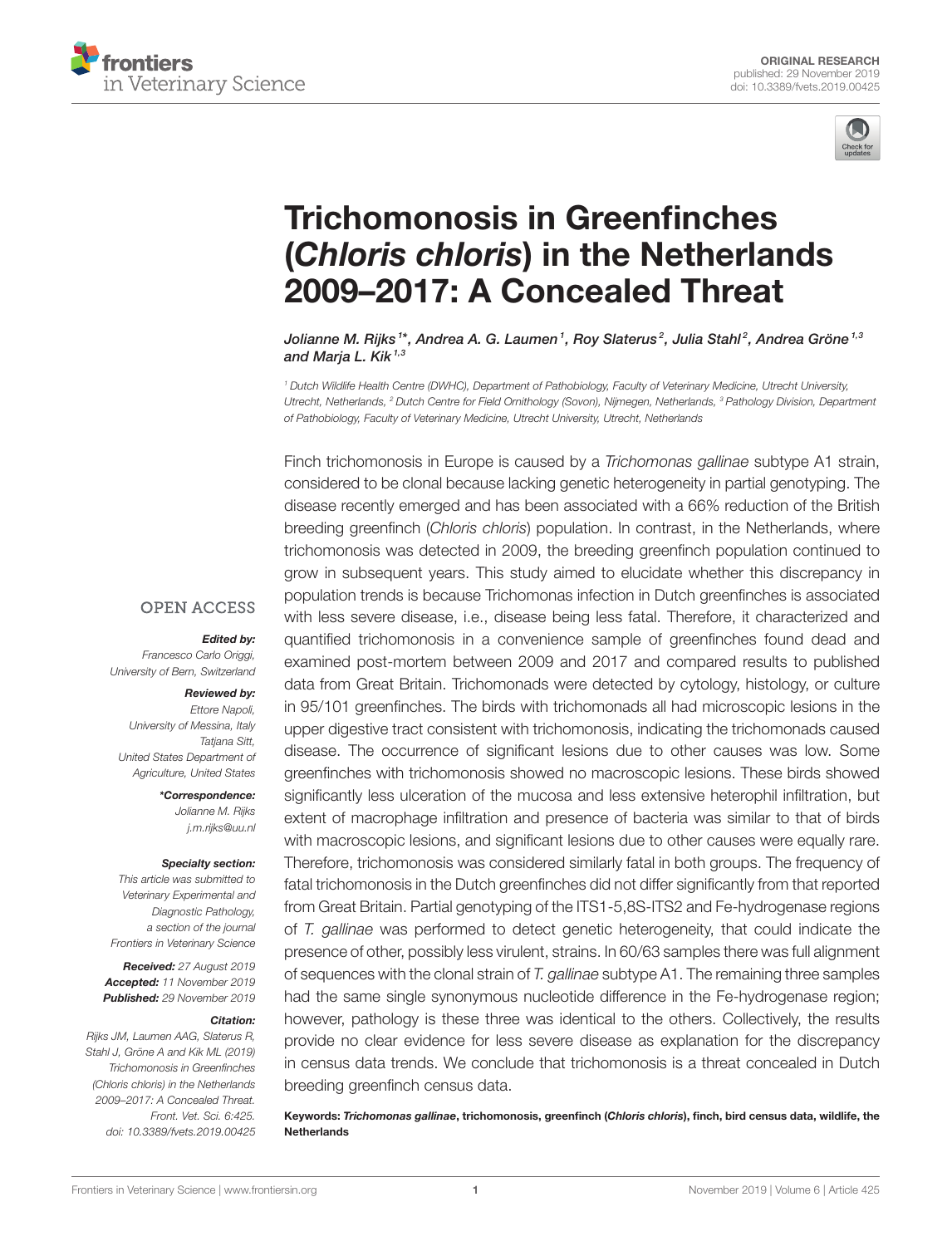# INTRODUCTION

Trichomonosis is a potentially fatal disease of columbids (Columbiformes), raptors (mainly Falconiformes), owls (Strigiformes) and other selected bird species. It can cause host population declines when emerging in susceptible populations and thus present a serious threat for endangered species [\(1–](#page-8-0)[3\)](#page-8-1).

The protozoal parasite Trichomonas gallinae is the prime etiological agent of trichomonosis, and columbid species are considered primary hosts [\(4\)](#page-8-2). The transfer of a single trichomonad is enough to cause infection [\(5\)](#page-8-3). The parasite invades the mucosa of the upper digestive tract, causing damage to the epithelium and then invading mucosa and submucosa [\(6\)](#page-8-4). There are multiple strains of T. gallinae, that can be classified into clades based on partial genome sequences [\(7\)](#page-8-5). The strains vary in pathogenicity, but there is no molecular assay to distinguish virulent from non-virulent strains [\(1\)](#page-8-0). The most virulent strains can cause death within 4 days after infection [\(8\)](#page-8-6). Birds infected early in life by avirulent or moderately virulent strains can develop protective immunity to virulent strains, and may be able to carry virulent strains [\(1,](#page-8-0) [4,](#page-8-2) [8](#page-8-6)[–10\)](#page-8-7). Co-evolution between host and pathogen is probable, given the strong selective pressure [\(11\)](#page-8-8).

Wild passerine species are not commonly infected by trichomonads [\(1,](#page-8-0) [12\)](#page-8-9). However, recently a strain of T. gallinae subtype A1 has been infecting finches (Fringillidae) in Great Britain (GB) and elsewhere Europe [\(13](#page-8-10)[–18,](#page-8-11) [20–](#page-8-12)[23\)](#page-8-13). This strain has unique sequences in partial genotyping [\(22\)](#page-8-14), suggesting that finch trichomonosis is possibly caused by a single, clonal strain. The emergence of the disease in finches is associated with high mortality and population declines [\(13–](#page-8-10)[18,](#page-8-11) [20–](#page-8-12)[23\)](#page-8-13). Trichomonosis accounted for 80–100% of the deaths caused by infectious disease in finches examined post-mortem in GB during 2006–2016 [\(14,](#page-8-15) [24\)](#page-8-16). Greenfinches (Chloris chloris) have especially been affected [\(14\)](#page-8-15), and the breeding greenfinch population in GB has declined steadily since the disease was detected from approximately 4.3 million in 2006 to 1.5 million in 2016 [\(24\)](#page-8-16). This marked decline by 66% has shown no sign of leveling off. As a result of the decline, the breeding greenfinch population in GB was classified as endangered in an assessment based on the International Union for Conservation of Nature (IUCN) guidelines for extinction risk [\(24,](#page-8-16) [25\)](#page-8-17). In contrast, in the Netherlands (the NL), where trichomonosis was first detected in greenfinches in 2009<sup>[1](#page-1-0)</sup>, the Dutch breeding greenfinch population continues to grow. Only in wintering (including migrating) greenfinches was there a decline in numbers (**[Supplemental Material 1](#page-8-18)**).

The cause for this discrepancy in breeding greenfinch population trends between the NL and GB in the presence of trichomonosis is unclear. Therefore, trichomonas-associated mortality in greenfinches in the NL was compared to trichomonas-associated mortality in greenfinches elsewhere, specifically in GB, to answer the question whether infection in Dutch greenfinches caused less severe disease, i.e., disease being less fatal. The aim of this study was therefore to characterize and quantify trichomonosis in a convenience sample of greenfinches found dead and examined post-mortem between 2009 and 2017

in the NL. These data were then compared to data published on T. gallinae subtype A1 finch trichomonosis in greenfinches in GB. The hypotheses were that in the Dutch sample trichomonosis would account significantly less frequently for greenfinch deaths than in greenfinches examined post-mortem in GB, and that the partially typed trichomonas genomes would show genetic heterogeneity.

# MATERIALS AND METHODS

#### **Materials**

Since 2009, greenfinches found dead have been submitted to the Dutch Wildlife Health Centre (DWHC) for postmortem examination in the context of wildlife disease scanning (under permit no. FF/75A/2008/075). In 2016, submissions of greenfinches found dead were actively encouraged through media. The greenfinches were examined as soon as possible after the call from the submitter, which usually meant the next day. The birds were kept cool by the submitter and refrigerated at 4 ◦C during transport and overnight. They were never frozen. Post-mortem examination was performed using a standard examination protocol including histology to identify lesions and probable cause of death.

### Trichomonad Status

Trichomonads were detected microscopically using one to three of the following methods: cytological examination of smears of macroscopic trichomonas-like lesions; histological examination of predilection tissues (hematoxylin-eosin staining); and trichomonas culture on gape, pharynx, esophagus and/or crop tissues. For the latter, tissues were incubated at 30◦C [\(22\)](#page-8-14) in DMEM (Gibco; Thermofisher, the NL) with 10% fetal bovine serum, supplemented with 1% penicillin/streptomycin (Gibco). The cultures were checked daily for the presence of motile trichomonads using the hanging drop technique. When 10– 15 or more trichomonads were observed per image at 100X magnification, the tissue sample was removed, and the remaining cultures were centrifuged (5 min, 3,500 rpm). The supernatants were poured off and the pellets were suspended in approximately 100  $\mu$ L clinging medium and stored at  $-80^{\circ}$ C.

For analysis, the proportion of greenfinches infected with trichomonads was first assessed. Birds were classified into "trichomonads present," "trichomonads absent," and "inconclusive" specimens. "Trichomonads present" was a greenfinch with trichomonads detected by at least one test. The assumption was made that all trichomonads observed belonged to the genus Trichomonas. "Trichomonads absent" was a greenfinch tested by at least two methods to account for the limited negative predictive value of the tests and conclusively negative in all tests performed [\(12,](#page-8-9) [18\)](#page-8-11). The specimens for which the trichomonad status could not be concluded according to the above definitions were considered "inconclusive" and excluded from the subsequent investigation steps. Greenfinches that were found on one day at one location were considered to belong to one mortality event.

Presence of trichomonads does not necessarily indicate disease, but it is assumed that the presence of lesions characteristic of trichomonosis and its complications, and the

<span id="page-1-0"></span><sup>1</sup>Dutch Wildlife Health Centre. [https://www.dwhc.nl/groenling-het-geel/.](https://www.dwhc.nl/groenling-het-geel/)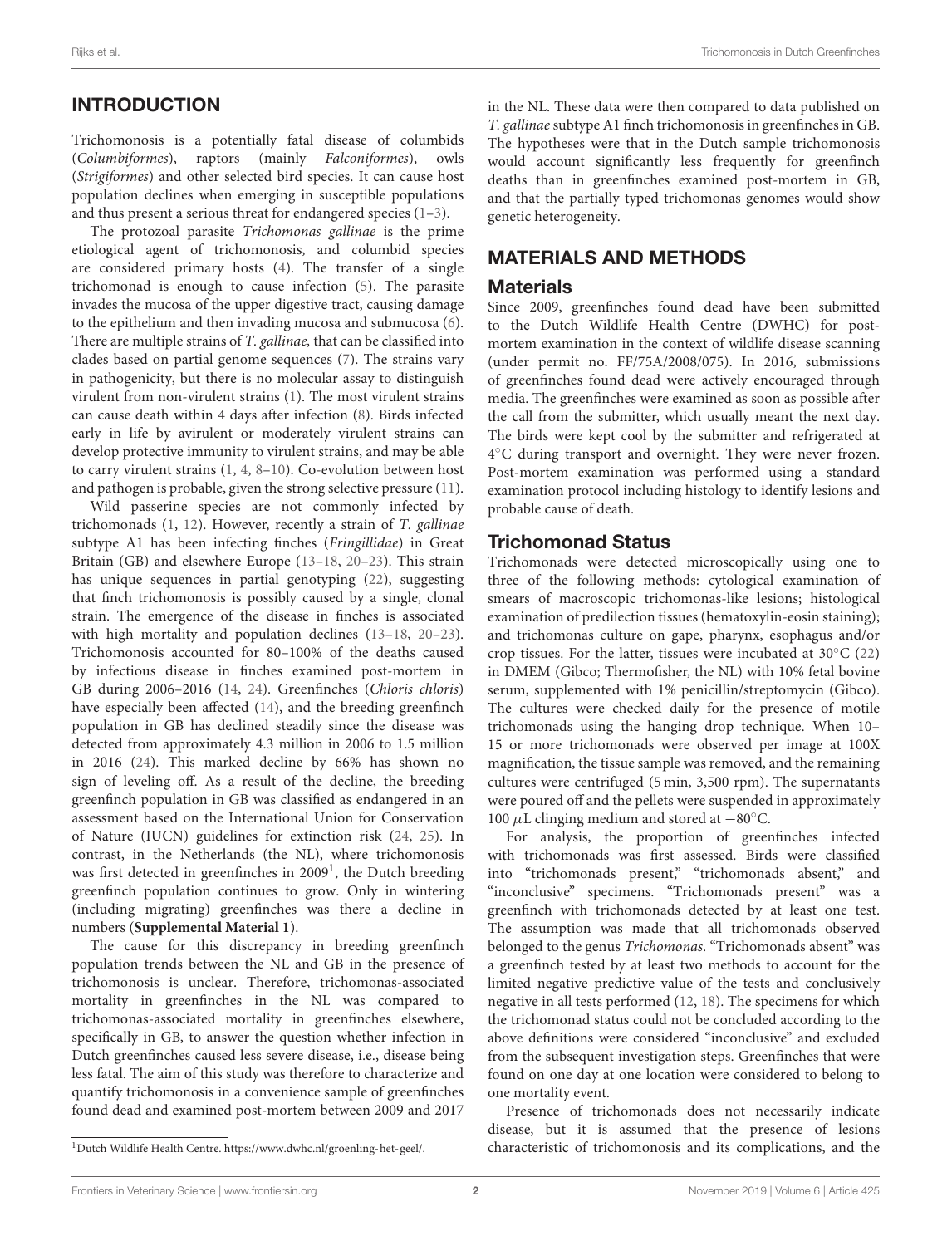absence of other significant lesions, strongly support fatal trichomonosis. To be able to investigate whether greenfinches without macroscopic lesions were more likely to be cases of mild, subclinical or non-clinical disease, a distinction was made throughout the analysis between specimens with and without macroscopic lesions in the upper digestive tract.

### Microscopic Lesions Upper Digestive Tract

To assess presence and severity of microscopic lesions at trichomonad-predilection sites in infected specimens, four characteristic attributes of trichomonad infections were scored in affected tissues (pharynx, esophagus or crop): the depth of the ulceration (0 if no ulceration; 1 if erosion of the epithelium only; 2 if ulceration of epithelium and submucosa only; 3 if transmural ulceration), the extent of macrophage and heterophilic granulocyte infiltration assessed on the basis of five high power fields (0 if no or just one inflammatory cells; 1 if the inflammatory cells comprised <5% of the analyzed tissue; was seen; 1 if the inflammatory cell comprised <5% of the analyzed tissue; 2 if the inflammatory cells comprised 5–50% of the analyzed tissue; 3 if the inflammatory cells comprised >50% of the analyzed tissue), and the presence of bacteria (0 if not present; 1 if present). In addition, the visibility of trichomonads was noted (0 if not visible; 1 if visible). The slides were evaluated by two persons, including one veterinary pathologist. When there were discrepancies, the parties met to reach a consensus. One-sided Fisher exact tests ( $p = 0.05$ ) were performed in R Core Team [\(19\)](#page-8-19) to investigate if the scored attributes were more severe in specimens with macroscopic lesions than without.

### Contribution of Trichomonosis to Mortality

The proportions of trichomonad-infected specimens with and without other significant lesions was then determined to conclude the relative contribution of trichomonosis to greenfinch mortality in the NL. For this analysis, hemorrhagic diathesis in trichomonad-infected specimens with upper digestive tract lesions was considered a complication of trichomonosis and not a distinct lesion. The reason is that lesions in the mucosa of the upper digestive tract can result in reduced food intake and starvation, which results in hemorrhagic diathesis in passerine birds [\(26\)](#page-8-20). Chi-square tests ( $p = 0.05$ ) were performed in R to compare the contribution of hemorrhagic diatheses to death in trichomonad-infected specimens with and without other significant lesions, and to examine if there was a significant difference in presence of substantial lesions due to other causes between greenfinches with and without macroscopic trichomonosis lesions.

# Statistical Comparison With GB Mortality Data

The mortality data from the NL was then compared to a study on greenfinches examined post-mortem in GB from 1 April to 30 September 2006, i.e., the two seasons when most cases occur. Trichomonosis was diagnosed in 70 of 125 specimens based on macroscopic lesions (termed "necrotic ingluvitis" in the study) and T. gallinae detection by culture, PCR or both, and trichomonosis was considered probable in 20 of 125 specimens based on macroscopic lesions consistent with trichomonosis with negative Salmonella sp. culture [\(23\)](#page-8-13). This total of 90 of 125 specimens was used for comparison to the proportion of trichomonad-infected greenfinches with macroscopic lesions in the NL.

In addition, the ratio of deaths due to trichomonosis over the total of deaths due to infectious disease was compared between GB (372/426, 2010–2016) [\(24\)](#page-8-16) and the NL (the NL data, 2009– 2017). For consistency with the criteria used in the GB study, the numerator of the NL sample consisted of the trichomonosis birds with no concurrent other infectious disease, and the denominator of all specimens with infectious disease. The Chi-square tests were performed in R.

# Trichomonad Partial Genome Sequencing

The genetic heterogeneity of the trichomonads present in the greenfinches was investigated based on the partial sequence identity of the ITS region and the Fe-hydrogenase gene. The ITS1-5,8S-ITS2 locus served to distinguish T. gallinae from other trichomonad species [\(1\)](#page-8-0) and to determine the major clade, A or B [\(2,](#page-8-21) [7\)](#page-8-5), the more variable Fe-hydrogenase gene for further differentiation among strains [\(2\)](#page-8-21). The obtained sequences were compared to those of the epizootic "clonal" strain [\(22\)](#page-8-14).

In brief, DNA was extracted from frozen and subsequently thawed trichomonad pellets using the QiaAmp DNA Mini Kit (Qiagen, UK) following the manufacturer's instructions. Isolated DNA was stored at 4◦C for a short period (a few days) or at −80◦C for a longer period (week to months). The concentration and purity of the DNA isolates were checked using the Nanodrop 1000 Spectrophotometer V3.8.1. For amplification of the ITS1- 5.8S-ITS2 gene, previously established primers were used: TFR1 primer with minor modifications, as indicated in bold [5′ TGCTTCAGTTCAGCGGGT**TC**TCC 3′ ] and TFR2 [\(27\)](#page-8-22). For the amplification of the Fe-dehydrogenase gene the previously established primers TrichhydFOR and TrichhydREV were used [\(22\)](#page-8-14). PCR amplification was performed with a PCR Master Mix (Phusion). The ITS1/5,8S/ITS2 cycling parameters consisted of an initial denaturation at 98◦C for 30 s, followed by 35 cycles at 98◦C for 10 s and at 72◦C for 30 s, and 72◦C for 7 min for the final extension step. The Fe-hydrogenase cycling parameters for Fe-hydrogenase consisted initial denaturation at 98 $°C$  for 30 s, followed by 35 cycles at 98 $°C$  for 10 s, 65◦C for 30 s, 72◦C for 60 s, and 72◦C for 7 min for the final extension step. Positive and negative controls (distilled water) were included in all PCR runs. The PCR products were purified and were sequenced by Macrogen (the NL). The obtained sequences were aligned with the SeqMan Pro program of Lasergene version 12.0 (DNAStar Inc., Madison Wisconsin) and were analyzed manually. BLAST was used for comparison. Sequences were deposited in GenBank under the following accession numbers: MN385401 (for ITS1/5,8S/ITS2 region of greenfinch no 3), MN385402, MN385403, MN385404 and MN385405 (for Fe-hydrogenase region of greenfinches no 3, 38, 84, and 94, respectively).

# Spatial Distribution and Seasonal **Occurrence**

Results were mapped and plotted per season for overview, against a background of reports of diseased greenfinches made to the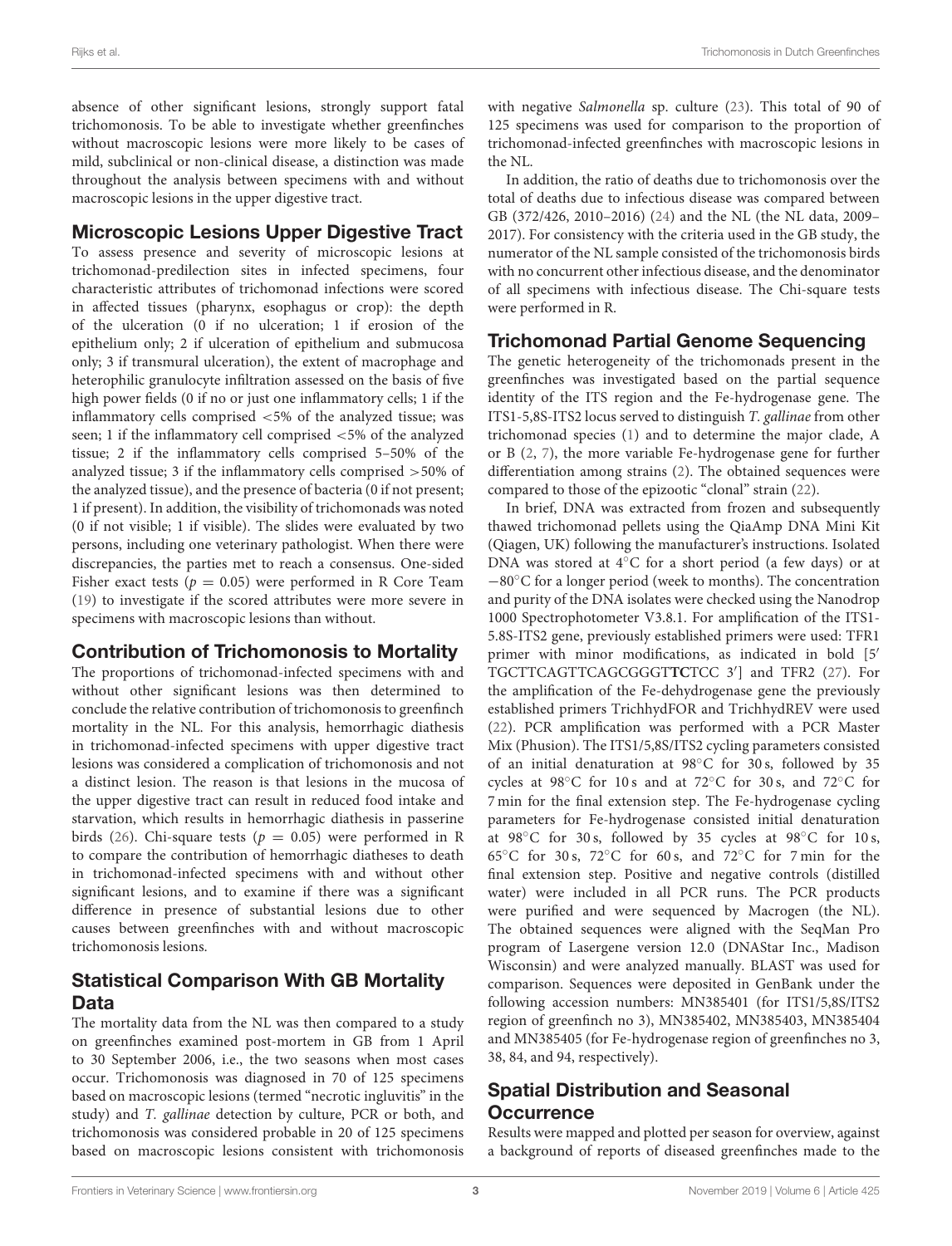<span id="page-3-0"></span>TABLE 1 | Significant lesions and probable cause of death of the 123 greenfinches grouped according to trichomonad presence and macroscopic lesion detection.

| <b>Trichomonads</b> | Macroscopic<br>lesions upper<br>digestive tract | Condition                                                     | Significant lesions, probable cause of death*                                                                                                                                                                                                                                                                                                   |
|---------------------|-------------------------------------------------|---------------------------------------------------------------|-------------------------------------------------------------------------------------------------------------------------------------------------------------------------------------------------------------------------------------------------------------------------------------------------------------------------------------------------|
| Present (95)        | Detected (56)                                   | Cachectic (22), poor<br>$(17)$ , moderate $(2)$ , good<br>(2) | Trichomonosis (43): trichomonosis only (15), with HD (26); trichomonads only<br>$(1)$ , with HD $(1)$                                                                                                                                                                                                                                           |
|                     |                                                 | Cachectic (4), poor (7),<br>moderate (1)                      | Trichomonosis and other (13): trichomonosis and trauma (4), and<br>campylobacter enteritis (1), and pneumonia unknown etiology (1), and<br>pneumonia and hepatitis unknown etiology (1), with HD and trauma (3), with<br>HD and coccidiosis (1), with HD and fungal pneumonia (1); trichomonads and<br>salmonellosis (ingluvitis, pneumonia; 1) |
|                     | Not detected (37)                               | Cachectic (16), poor<br>$(10)$ , moderate $(3)$               | Trichomonosis (29): trichomonosis only (8), with HD (15); trichomonads only<br>$(1)$ , with HD $(5)$                                                                                                                                                                                                                                            |
|                     |                                                 | Cachectic (4), poor (2),<br>moderate (2)                      | Trichomonosis and other (8): trichomonosis and trauma (3), and trauma and<br>bacterial pneumonia (1); trichomonads and atoxoplasmosis (1), and trauma<br>(1), with HD and trauma (1), with HD and campylobacter enteritis (1)                                                                                                                   |
|                     | Not determined (2)                              | Not determined (2)                                            | Not determined (2): too autolytic, but trichomonads cultured (2)                                                                                                                                                                                                                                                                                |
| Absent (6)          | Detected (1)                                    | Poor $(1)$                                                    | Salmonellosis (sepsis: 1)                                                                                                                                                                                                                                                                                                                       |
|                     | Not detected (5)                                | Cachectic (1), poor (2),<br>moderate $(2)$ , good $(1)$       | Yersiniosis (sepsis; 1), trauma (3), unknown (1)                                                                                                                                                                                                                                                                                                |
| Inconclusive (22)   | Detected (5)                                    | Cachectic (4), poor (1)                                       | Salmonellosis (sepsis; 1), avipox ingluvitis with bacterial sepsis (1), stomatitis<br>unknown etiology (1), avian malaria (1), unknown (1)                                                                                                                                                                                                      |
|                     | Not detected (14)                               | Cachectic (6), poor (3),<br>moderate $(2)$ , good $(2)$       | Salmonellosis (sepsis; 1), HD (3), pharyngitis or ingluvitis with HD (2), avian<br>malaria with HD (1), trauma (2), cardiopathy (1), unknown (4)                                                                                                                                                                                                |
|                     | Not determined (3)                              | Not determined (3)                                            | Unknown (3)                                                                                                                                                                                                                                                                                                                                     |

HD, Hemorrhagic diathesis G.I. tract. \*"Trichomonads" indicates the specimen was infected with trichomonads but trichomonas-associated lesions at predilection sites could not be assessed histologically, generally due to autolysis. These specimens are indicated separately for completeness but viewed as trichomonosis cases in this table since in specimens where histological examination was possible, the microscopic lesions that are indicative of trichomonas-associated disease were always found, even when there were no apparent macroscopic lesions.

Dutch Center for Field Ornithology (Sovon) during 2009–2017. The spatial distribution was mapped using ArcGIS<sup>©</sup> software. The seasons were spring (21 March−20 June), summer (21 June−20 September), autumn (21 September−20 December) and winter (21 December−20 March).

# RESULTS

#### Trichomonad Status

In total, 123 greenfinches submitted from 95 mortality events were examined post-mortem between 1 August 2009 and 1 June 2017 (**[Supplemental Material 2](#page-8-18)**). The presence or absence of trichomonads could be determined for 101/123 greenfinches (**[Table 1](#page-3-0)**; **[Supplemental Materials 2, 3](#page-8-18)**). These 101 greenfinches were found during 78 mortality events. In the remaining 22/123 specimens, the trichomonad status was "inconclusive." This was generally due to the autolytic state of the specimen and they were excluded. Excluding the inconclusive results, the concordance between tests was 80% (**[Supplemental Material 3](#page-8-18)**). The hanging drop following culture was more sensitive than histology and cytology (**[Supplemental Material 3](#page-8-18)**).

Trichomonads were absent in 6/101 specimens. These six specimens were found dead in six (6/78) mortality events. Their deaths were associated with bacterial sepsis (2/6), trauma (3/6) or due to an unknown cause (1/6) (**[Table 1](#page-3-0)**). Trichomonads were present in the remaining 95/101 greenfinches (**[Table 1](#page-3-0)**). These 95 specimens were found dead in 72 of the 78 mortality events.

Macroscopic lesions, consisting of caseous yellowish material on the hyperemic mucosa of the gape, pharynx, esophagus or crop or several of these (**[Figure 1A](#page-4-0)**), could be assessed for 93/95 specimens (**[Table 1](#page-3-0)**), and were observed in 56/93 (60%). Seeds adhered firmly to the mucosa in 14/56 of the birds with macroscopic lesions (**[Figure 1A](#page-4-0)**). No macroscopic lesions were present in 37/93 (40%) birds. Seeds adhered firmly to the mucosa in 4/37 specimens without visible lesions. In summary, trichomonads were present in a high proportion of the greenfinches, but these birds did not always have macroscopic lesions indicative of trichomonosis.

#### Microscopic Lesions Upper Digestive Tract

Trichomonad infection in the examined greenfinches was observed only in the mucosa of the upper digestive tract. No trichomonas-associated lesions were observed elsewhere in the head (sinuses, orbital regions, brain, or neck), lung, or liver.

Characteristically, the affected mucosa was thickened due to epithelial hyperplasia and covered by a mixture consisting of fibrin or serum, cellular debris, erythrocytes and trichomonads, occasionally also with bacteria. The trichomonads were visible in most infected specimens as leaf-shaped to ovoid pale pink organisms among epithelial cells, in the submucosa and muscular layers (**[Figure 1B](#page-4-0)**). Areas of multifocal to widespread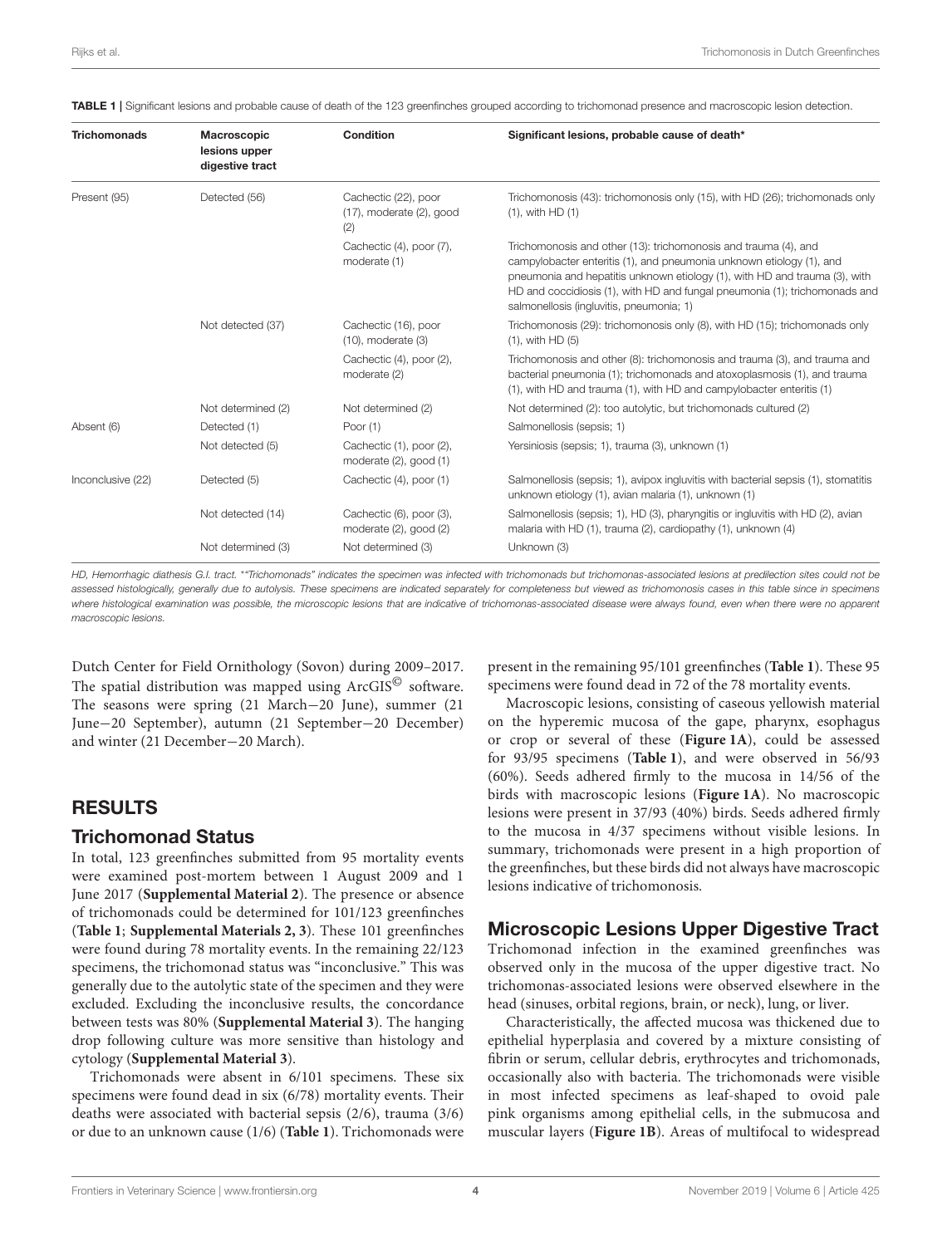

<span id="page-4-0"></span>lesions, consisting of caseous yellowish material on the hyperemic mucosa of the upper digestive tract, with seeds stuck. (B) Lesions associated with trichomonads (arrows) in the crop, demonstrating the scored microscopic characteristics depth of ulceration (U), extent of macrophage and of heterophilic granulocyte infiltration (I) and presence of bacteria (\*) (HE stain, 10x).

necrosis, erosion or ulceration, interrupted the hyperplastic epithelium (**[Figure 1B](#page-4-0)**).

Such microscopic lesions were present in all trichomonadinfected specimens, that were histologically examined (**[Table 2](#page-5-0)**). However, the depth of ulceration was significantly less profound in cases without macroscopic lesions, i.e., those with microscopic lesions only ( $p = 0.032$ , **[Table 2](#page-5-0)**). Variable degrees of submucosal and occasionally transmural inflammation, composed of heterophilic granulocytes and macrophages, lymphocytes and plasma cells were present (**[Figure 1B](#page-4-0)**). The extent of heterophilic granulocyte infiltration was significantly less in cases without macroscopic lesions ( $p = 0.019$ ; **[Table 2](#page-5-0)**). In contrast, macrophage infiltration was similar between both groups (p = 0.313; **[Table 2](#page-5-0)**). Bacterial colonization (**[Figure 1B](#page-4-0)**) was also comparable in in both groups ( $p = 0.139$ ; **[Table 2](#page-5-0)**). In summary, all histologically examined trichomonad-infected greenfinches had microscopic necrotizing lesions in the upper digestive tract. Those without macroscopic lesions had significantly less deep ulcerative lesions and less extensive heterophil infiltration, but extent of macrophage infiltration and presence of bacteria was similar to that of specimens with macroscopic lesions.

# Contribution of Trichomonosis to Mortality

Trichomonosis was often severe enough to have caused death, with or without reaching the stage of macroscopically visible lesions. Based on post-mortem examination, 72/93 (77%) trichomonad-infected greenfinches died from trichomonosis alone or from trichomonosis with hemorrhagic diathesis (**[Table 1](#page-3-0)**). Among these, 43/72 had macroscopic lesions in the upper digestive tract, whereas 29/72 had not. The remaining 21/93 (23%) birds had other significant lesions in addition to trichomonosis or trichomonosis with hemorrhagic diathesis. These other significant lesions were associated with bacterial (4/21), protozoal (2/21) or fungal (1/21) infections, pneumonia (2/21) or hepatitis (1/21) of unknown etiology, or trauma (13/21). Of the 21 trichomonad-infected birds that also had other

significant lesions, 13/21 had macroscopic lesions in the upper digestive tract and 8/21 had not (**[Table 1](#page-3-0)**). Hemorrhagic diathesis occurred significantly more frequently in the trichomonadinfected birds without lesions due to other causes (47/72; 65%) than in those with (7/21; 33%) ( $X^2 = 6.813$ ;  $p = 0.009$ ), consistent with a contribution of this complication to fatal trichomonosis. The specimens without macroscopic lesions did not have significantly more other lesions (8/37; 21%) than specimens with macroscopic lesions (13/56; 23%) ( $X^2$  < 0.001;  $p = 1$ ), suggesting that trichomonosis can be equally fatal in cases with or without macroscopic lesions.

# Statistical Comparison With GB Mortality **Data**

Statistical comparison with published GB mortality data provided no evidence for significant differences in trichomonosis disease in greenfinches between the NL and GB. The proportion of specimens in the Dutch cohort with trichomonads and macroscopic lesions (56/93, 60%) did not differ significantly from the published proportion of greenfinches with macroscopic lesions associated with trichomonosis in GB (90/125, 72%; Chi-square test  $X^2 = 2.837$ ;  $p = 0.092$ ) [\(23\)](#page-8-13). Also, the ratio of the number of trichomonosis cases with no concurrent other infectious disease  $(82 = 93-9)$  over the total number of greenfinches with infectious disease  $(95 = 93 + 2;$  **[Table 1](#page-3-0)**) is 86% (82/95). This ratio does not differ significantly from that of GB  $(372/426; 87%) (X^2 = 0.009; p = 0.924)$  [\(24\)](#page-8-16).

# Trichomonad Partial Genome Sequencing

PCR products were obtained from the trichomonad pellets of 63 greenfinches belonging to 50 mortality events occurring in 2010 (1/63), 2013 (2/63), 2014 (1/63), 2015 (1/63), and 2016 (58/63) (**[Supplemental Material 2](#page-8-18)**). The sample consisted of birds with or without macroscopic lesions of trichomonosis and with or without significant lesions due to other causes (**[Table 3](#page-5-1)**).

All trichomonads were T. gallinae. All 63 PCR products (326 bp) obtained for the ITS1-5,8S-ITS2 region showed 100% sequence identity (100% query coverage) with recent GenBank accessions for T. gallinae in greenfinches (MK172847) [\(20\)](#page-8-12). The nucleotide sequences also had 100% sequence identity (66% query coverage) to GenBank accession number GQ150752, the sequence obtained for the ITS1-5,8S-ITS2 region from an infected greenfinch in GB (214 bp) [\(23\)](#page-8-13).

There was restricted evidence for genetic heterogeneity in the Fe-hydrogenase gene. The sequences of 60/63 PCR products (901 bp) obtained for the Fe-hydrogenase gene fully aligned with the sequence of the of 901 bp of the "clonal" strain (Genbank accession number JF681136). In the other three cases, all from 2016, one nucleotide difference was seen when compared to the same clonal strain (99.89% identity). In all three, there was a synonymous T-to-C substitution at position 135 compared to JF681136. Pathology in these three birds was not distinct from other trichomonas-infected specimens (**[Table 3](#page-5-1)**; **[Supplemental Material 2](#page-8-18)**).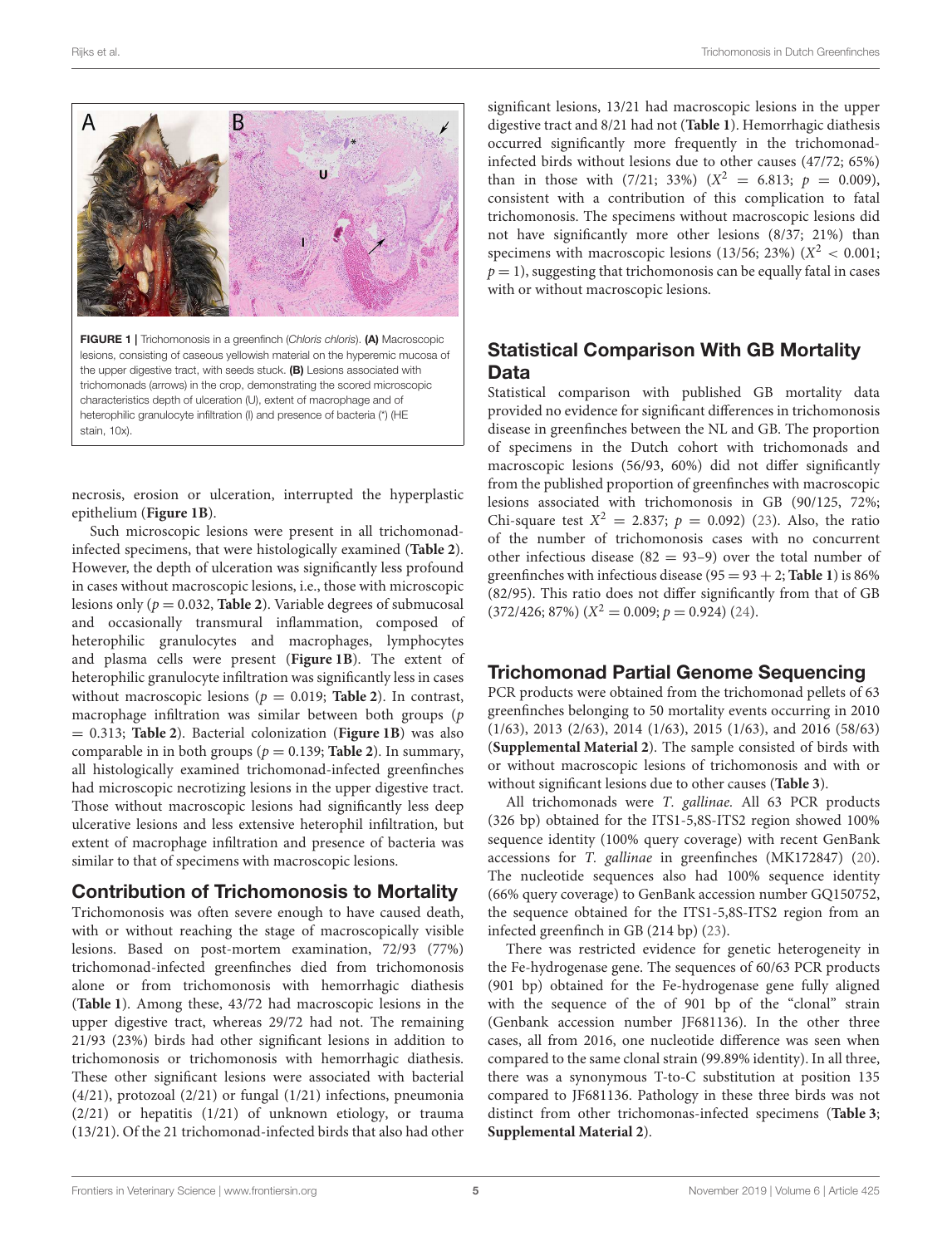| Characteristic                             | <b>Scoring category</b>   | <b>Trichomonas infection with</b><br>visible macroscopic<br>lesions ( $n = 39$ ) | <b>Trichomonas infection without</b><br>visible macroscopic<br>lesions ( $n = 12$ ) | P-value one sided<br><b>Fisher's exact test</b> |
|--------------------------------------------|---------------------------|----------------------------------------------------------------------------------|-------------------------------------------------------------------------------------|-------------------------------------------------|
| Ulceration                                 | Absent                    | 0                                                                                | $\Omega$                                                                            | 0.032                                           |
|                                            | Epithelium only (erosion) | 3                                                                                | 4                                                                                   |                                                 |
|                                            | Epithelium and submucosa  | 17                                                                               | 6                                                                                   |                                                 |
|                                            | Transmural                | 19                                                                               | 2                                                                                   |                                                 |
| Macrophages                                | None or just one          | 9                                                                                |                                                                                     | 0.313                                           |
|                                            | <5% of tissue             | 14                                                                               | 8                                                                                   |                                                 |
|                                            | 5-50% of tissue           |                                                                                  | 2                                                                                   |                                                 |
|                                            | >50% of tissue            | 9                                                                                |                                                                                     |                                                 |
| Heterophilic granulocytes None or just one |                           | 4                                                                                | 4                                                                                   | 0.019                                           |
|                                            | $<$ 5% of tissue          | 10                                                                               | 6                                                                                   |                                                 |
|                                            | 5-50% of tissue           | 6                                                                                |                                                                                     |                                                 |
|                                            | >50% of tissue            | 19                                                                               |                                                                                     |                                                 |
| Bacteria                                   | Absent                    |                                                                                  | 2                                                                                   | 0.139                                           |
|                                            | Present                   | 38                                                                               | 10                                                                                  |                                                 |

<span id="page-5-0"></span>TABLE 2 | Presence and severity of microscopic lesions in the upper digestive tract of 51 greenfinches infected with trichomonads, distinguishing between specimens with and without macroscopic lesions in the upper digestive tract.

<span id="page-5-1"></span>TABLE 3 | Overview of the partial genotyping results for Trichomonas according to the lesions observed in the 63 tested greenfinches.

| Trichomonosis-<br>associated macroscopic | Significant lesions due<br>to other causes | ITS1/5,8/ITS2 gene<br>100% sequence identity | Fe-hydrogenase gene<br>100% sequence identity | Fe-hydrogenase gene 99.89%<br>sequence identity (1 synonymous T- |
|------------------------------------------|--------------------------------------------|----------------------------------------------|-----------------------------------------------|------------------------------------------------------------------|
| lesions                                  |                                            |                                              |                                               | to-C substitution at position 135)                               |
| Yes                                      | No.                                        | 31                                           | 29                                            |                                                                  |
| Yes                                      | Yes                                        | 10                                           | 10                                            |                                                                  |
| No.                                      | No.                                        | 15                                           | 14                                            |                                                                  |
| <b>No</b>                                | Yes                                        | 5                                            | 5                                             |                                                                  |
| No pathology performed                   | Not determined                             | $\mathfrak{p}$                               | 2                                             |                                                                  |
| Total                                    |                                            | 63                                           | 60                                            | 3                                                                |

The sequences were compared to the "clonal" finch trichomonosis T. gallinae subtype A1 strain present in the GB (GenBank accession numbers GQ150752 for the ITS1/5,8/ITS2 gene and JF681136 for the Fe-hydrogenase gene).

# Spatial Distribution and Seasonal **Occurrence**

The disease occurs widespread and has a seasonal peak. The greenfinches infected with trichomonosis were found widely across the NL (**[Figure 2](#page-6-0)**). Trichomonosis cases were mostly reported during the spring and summer months; however, some cases did occur in autumn and winter (**[Supplemental Material 4](#page-8-18)**).

# **DISCUSSION**

The Dutch greenfinch breeding population continued to grow in the years following the first detection of finch trichomonosis in 2009, unlike the GB population where a decline set in directly when the disease emerged in 2005 and where the disease is perceived as a threat to greenfinches [\(24,](#page-8-16) [25\)](#page-8-17). One of the possible explanations for this discrepancy is that the emergence of Trichomonas infection in Dutch greenfinches is associated with less severe disease, i.e., disease being less fatal. This possibility was investigated in this study by analyzing the contribution of trichomonosis to greenfinch mortality and the genetic heterogeneity of Trichomonas strains. This was done in a convenience sample of greenfinches found dead between 2009 and 2017 in the NL, and through comparison of data to those published from GB. The investigation found no evidence that trichomonosis in the Dutch sample accounted significantly less frequently for greenfinch deaths than in greenfinches examined post-mortem in GB, and only restricted evidence for genetic heterogeneity. Within the limits of partial genetic genotyping, the presence of the same strain that causes finch trichomonosis in GB was confirmed. In addition, a strain with a single synonymous substitution was detected in very few samples. However, the strain with the substitution was also associated with severe disease. Collectively, the results provide no clear evidence for less severe disease as explanation for the discrepancy in census data trends. It is concluded that trichomonosis in NL and GB is similarly fatal for greenfinches. The potential impact on the Dutch greenfinch breeding population may not (yet) be visible in the census data, but the threat is present.

To establish whether trichomonosis in the Dutch sample accounted significantly less frequently for greenfinch deaths than in greenfinches examined post-mortem in GB, it was first necessary to detect the causative agent, then to assess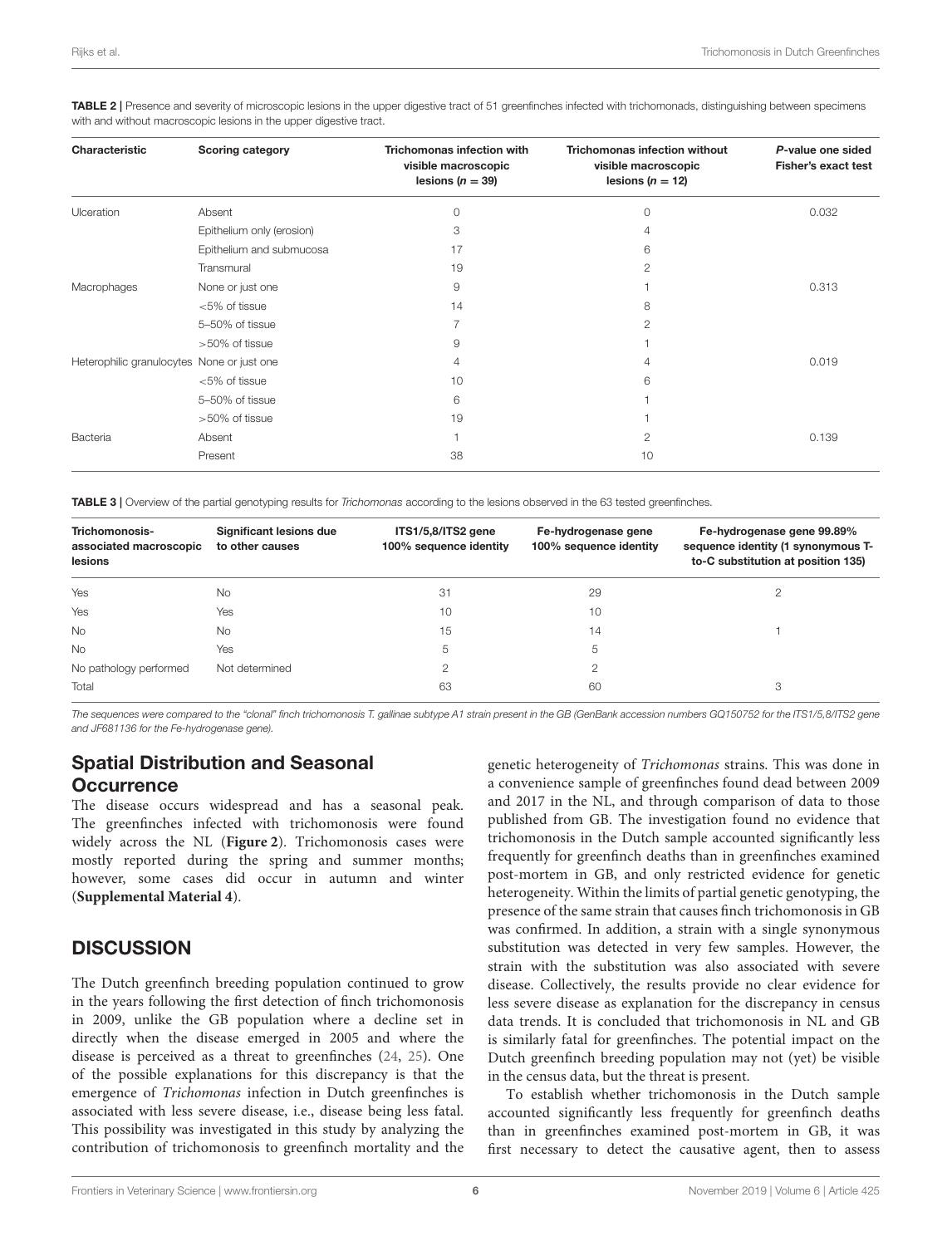

<span id="page-6-0"></span>the contribution of the disease to death and compare the data to GB data. This study used three methods that detect trichomonads microscopically: cytological examination, histological examination and culture with hanging-drop examination. Culture with hanging-drop examination has been used as a diagnostic "gold standard" [\(12\)](#page-8-9), and concordantly had relatively greater sensitivity for detecting trichomonads microscopically than cytology and histology. Trichomonads were present in many of the birds examined. The PCRtests and sequencing on the cultured products confirmed that these trichomonads were T. gallinae, the causal agent of trichomonosis. Only a small number of birds classified as "trichomonads absent" based on "a minimum of two examination methods performed and conclusively negative by all examination methods performed." These are rather demanding criteria for demonstrating absence. They were used because time of death in wildlife is often unknown, and with time after death and autolysis, the probability of false negatives with these detection methods increases [\(18\)](#page-8-11). However, these criteria may have led to an underestimation of the number of birds without trichomonads, but this would not exceed the number of inconclusive birds in this study and therefore still be a minority. Collectively, even though study design does not allow for inference on prevalence, these data showed that T. gallinae is commonly detected in greenfinches found dead in NL since 2009.

To assess the contribution of trichomonosis to the death of the greenfinches, the sample of NL birds was examined macroscopically and microscopically, distinguishing between lesions consistent with trichomonosis and lesions due to other causes. Trichomonads and associated lesions were only seen in the upper digestive tract, confirming the upper digestive tract as predilection site for trichomonosis in greenfinches, as described elsewhere [\(18\)](#page-8-11). A fair proportion of the specimens with trichomonads in this Dutch convenience sample had no macroscopic lesions in the upper digestive tract, raising the question whether these were specimens with or without disease. Other studies have detected trichomonads by PCR in dead greenfinches in absence of macroscopic lesions, but without performing histology [\(28\)](#page-8-23). Therefore, they could not distinguish between presence of disease or no disease [\(28\)](#page-8-23). Here histology showed that the specimens with trichomonads all had microscopic ulcerative necrotic changes in the upper digestive tract, including those without macroscopic lesions. This provides evidence for disease. Further, there is no evidence for presence of the parasite in absence of disease. Therefore, histology is an essential part of the post-mortem examination process: all the greenfinches in the Dutch study in which trichomonads were detected can be considered to have the disease trichomonosis.

The comparison of the scores of the microscopic lesions at trichomonas predilection sites determined that ulceration was less deep and heterophil infiltration less extensive in the trichomonas-infected greenfinches with microscopic lesions only, compared to those with macroscopic lesions. The extent of macrophage infiltration and presence of bacteria was similar. These results collectively suggest a shorter, more acute disease course in the cases without macroscopic lesions, rather than less severe disease. Had there been less severe disease, one could also expect birds without macroscopic lesions to have other significant lesions due to other causes to explain their death. This was not the case. Rather, significant other lesions were equally rare in the trichomonad-infected groups with and without macroscopic lesions in the upper digestive tract. Therefore, there was no evidence that this difference in scores indicated less severe disease in greenfinches without macroscopic lesions. Fatal trichomonosis infections without macroscopic lesions (caseous changes) have been documented in other studies in birds of prey [\(29,](#page-8-24) [30\)](#page-8-25).

Only a handful of greenfinches in this study was not infected with T. gallinae, and only a quarter of the birds with trichomonosis also had significant lesions due to other causes. The remainder only had trichomonosis, with hemorrhagic diathesis as a complication contributing to the deaths. Taking into consideration that not all studies include histology, trichomonosis was as frequently the cause of death in these Dutch greenfinches as in comparable published GB studies [\(23,](#page-8-13) [24\)](#page-8-16). The hypothesis that in the Dutch sample trichomonosis would account significantly less frequently for greenfinch deaths than in greenfinches examined post-mortem in GB was rejected.

The second hypothesis in this study was that the partially typed trichomonas genomes would show genetic heterogeneity.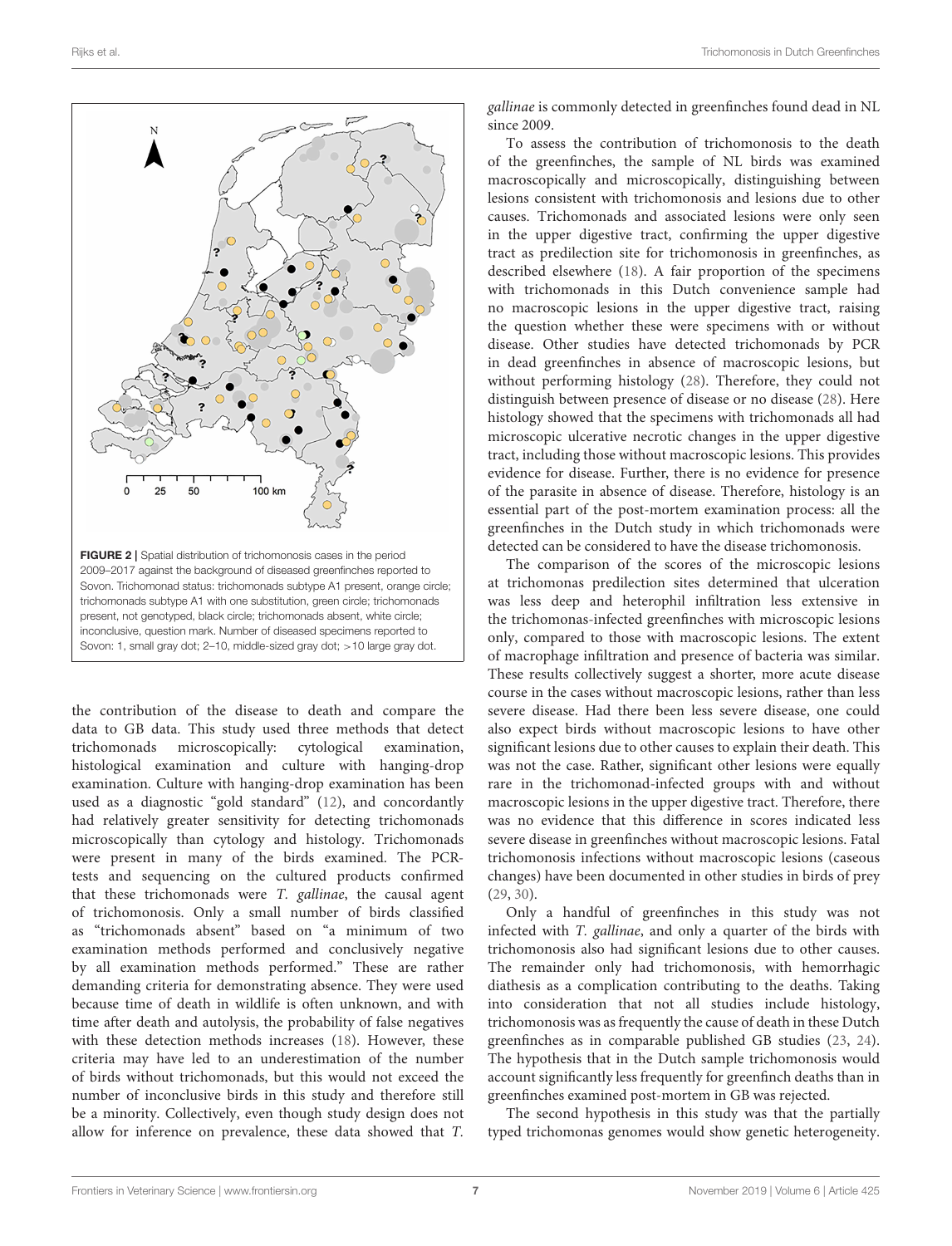The T. gallinae subtype A1 strain associated with finch trichomonosis in GB has been described as a very pathogenic strain [\(22\)](#page-8-14). One possibility for less fatal disease in the NL, as in less impact of the disease at population level, is the presence of one or several strains of T. gallinae in Dutch greenfinches, that are different from the GB strain. Protective immunity to the virulent strain could possibly be acquired in birds infected early in life by less virulent strains [\(1,](#page-8-0) [4,](#page-8-2) [8](#page-8-6)[–10\)](#page-8-7). Assuming that strain diversity would be detected in greenfinches found dead, the study aimed to detect the presence of such a strain or strains by demonstrating genetic heterogeneity in sequences of the ITS1-5.8S-ITS2 gene region and the Fe-hydrogenase gene. The greenfinches infected with trichomonosis in GB and elsewhere in Europe have shown no genetic heterogeneity in the sequences of these two genes [\(22\)](#page-8-14). The partial genotyping performed in this study showed the sequences in most of the strains cultured from Dutch greenfinches were identical to those of the GB strain. In three strains however there was a synonymous T-to-C substitution in the Fe-hydrogenase gene at position 135 compared to the "clonal" strain. This substitution is unlikely to be a reading error, as this study has used a high-fidelity DNA polymerase to limit reading errors, and the same substitution was found when the PCR test was repeated in each case.

The importance of this restricted genetic heterogeneity is unclear. A substitution that occurred during the culture process may be a possibility; however, it is not known if mutations occur during the culture process, but strains have been documented to lose their pathogenicity and infectivity while being cultured [\(1\)](#page-8-0). Other studies have reported one or several single substitutions in the Fe-hydrogenase gene sequence compared to that of the GB finch strain, although not in greenfinches but in other bird species [\(7,](#page-8-5) [21,](#page-8-26) [30\)](#page-8-25). One study hypothesized that this is due to multiple spill-over events among bird species [\(7\)](#page-8-5). The three greenfinch cases in this study with the synonymous substitution were found in 2016 in different locations (**[Figure 2](#page-6-0)**), and one of them belonged to an incident in which another and one of them belonged to an incident in which another greenfinch was typed as the clonal T. gallinae subtype A1 (**[Supplemental Material 2](#page-8-18)**). To further elucidate the importance of this finding, other genes would need to be sequenced, preferably more variable than the SSU rRNA gene and the rpb1 gene, which are very conserved [\(21\)](#page-8-26) and were therefore not used in this study. Primers have just been published for performing a parallel 19 locus multilocus sequence typing test that showed good discriminatory ability for distinguishing T. gallinae strains [\(31\)](#page-9-0).

Trichomonosis cases were mostly reported during the spring and summer months; however, some cases did occur in autumn and winter. This is consistent with reports on finch trichomonosis in greenfinches in GB [\(24\)](#page-8-16). Greenfinches infected with trichomonads were found widely across the NL. No inferences could be made on geographical spread over years, and this was never the focus of this study based on convenience sampling. It was not possible to perform robust fine-scale spatial analysis of trends and to identify spatial risk factors. This would require long-term garden bird health monitoring data, which may come within reach in the near future through a generally broad volunteer acceptance of the garden bird monitoring scheme in the NL. In addition, there were only a handful of the submitted dead greenfinches that were not Trichomonas cases. This lack of "negatives" also made it impossible to identify risk areas and risk factors.

Despite the numerous sources of bias in this study (convenience sample, depending on public for submission; applied case definitions; use of a culture step before PCR; and limited number of genes sequenced), the results imply that finch trichomonosis could be a threat to Dutch greenfinches that is temporarily masked by other factors in census data. Bird population dynamics are complex, and populations may show lagged responses to disturbance [\(32\)](#page-9-1). There is still a poor understanding of the demographic, environmental, genetic and behavioral, factors that shape pathogen transmission and bird susceptibility [\(2\)](#page-8-21). Bird density or garden bird feeding practices in the NL most likely differ from those in GB, affecting the transmission rate [\(24,](#page-8-16) [33\)](#page-9-2). Creation of suitable habitat in urban areas could be boosting the Dutch greenfinch population in a positive direction. In addition, Dutch and British greenfinches may differ genetically from each other, affecting their immunity to disease. Alternatively, migrating greenfinches could temporarily be filling up niches emptied by the disease in the Dutch breeding population. For a better understanding of the threat and possible mitigation measures, it is relevant to investigate finch trichomonosis taking a multidisciplinary approach on a European scale.

# DATA AVAILABILITY STATEMENT

The dataset generated for this study can be found in Supplemental material 2 and sequences were deposited in GenBank under the following accession numbers: MN385401, MN385402, MN385403, MN385404, and MN385405.

# ETHICS STATEMENT

Ethical review and approval was not required for the animal study because the animals were found dead and investigated in the context of a general wildlife disease surveillance programme.

# AUTHOR CONTRIBUTIONS

JR, AL, MK, and AG: manuscript writing. JR: conception of study. AL, MK, and AG: pathology. AL: laboratory work. RS and JS: bird census data. JR and AL: data analysis. All authors critically reviewed the manuscript.

# FUNDING

The general wildlife disease surveillance programme was funded by the Dutch Ministry of Agriculture, Nature and Food Quality, the Dutch Ministry of Health, Welfare and Sport, and Utrecht University (grants 1400006202/2010, 1400008946/2011, 1300011172/2012, 1300014843/2013, 1300017645/2014, 1300020238/2015, 1300022600/2016, and 1300024982/2017). AL performed her work in the study as a student in the Honors Programme of Utrecht University.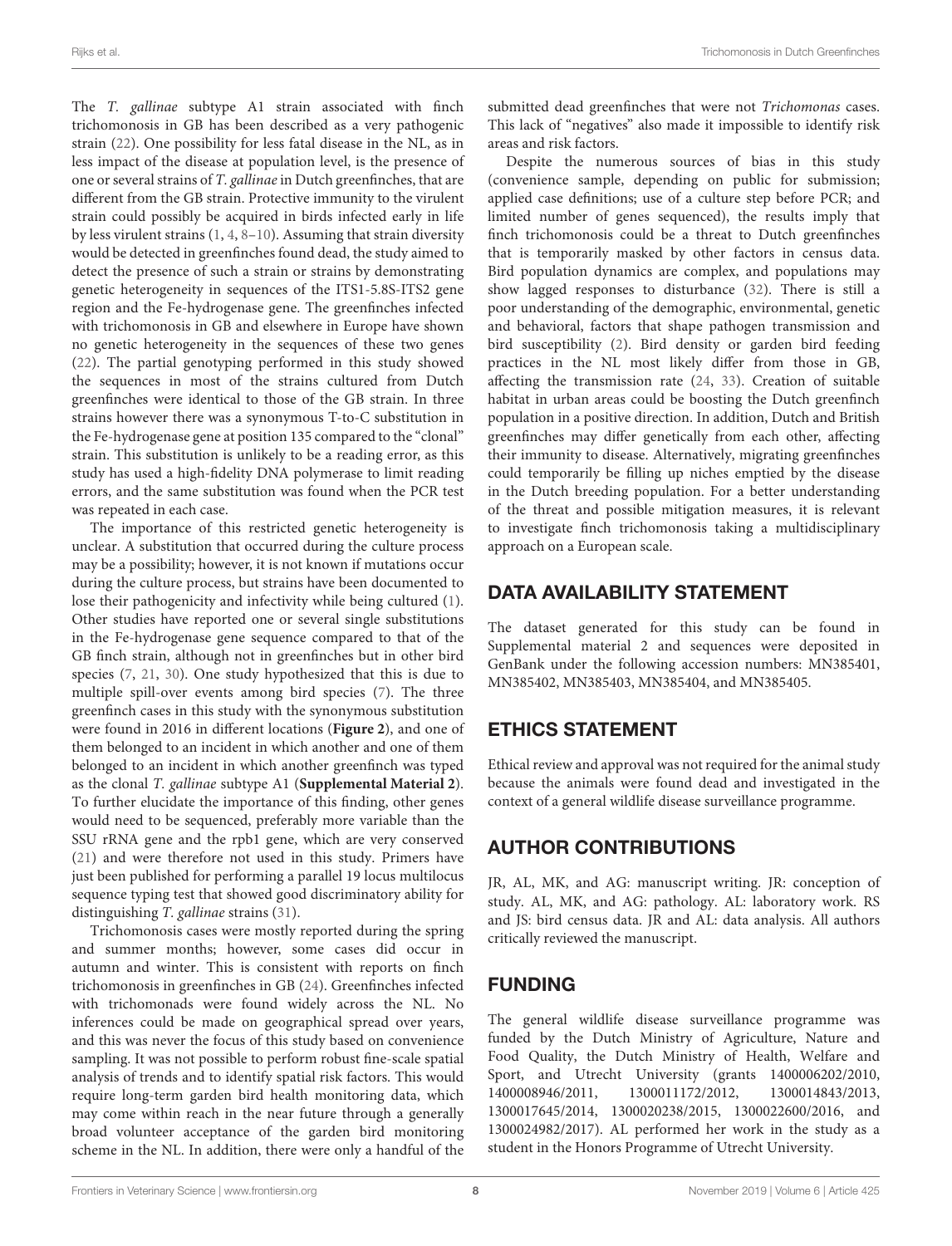# ACKNOWLEDGMENTS

We acknowledge all persons who assisted with the collection of the greenfinches, their post-mortem examination and the laboratory diagnostics.

### **REFERENCES**

- <span id="page-8-0"></span>1. Forrester DJ, Foster GW. Trichomonosis. In: Atkinson CT, Thomas NJ, and Hunter DB, editors. Parasitic Diseases of Wild Birds. Ames, IO: Wiley-Blackwell (2008). p. 120–53.
- <span id="page-8-21"></span>2. Girard YA, Rogers KH, Woods LW, Chouicha N, Miller WA, Johnson CK. Dual-pathogen etiology of avian trichomonosis in a declining band-tailed pigeon population. Infect Genet Evol. [\(2014\) 24:146–56. doi: 10.1016/j.meegid.2014.](https://doi.org/10.1016/j.meegid.2014.03.002) 03.002
- <span id="page-8-1"></span>3. Bunbury N, Jones CG, Greenwood AG, Bell DJ. Epidemiology and conservation implications of Trichomonas gallinae infection in the endangered Mauritian pink pigeon. Biol Conserv. (2008) 141:153–61. doi: [10.1016/j.biocon.2007.09.008](https://doi.org/10.1016/j.biocon.2007.09.008)
- <span id="page-8-2"></span>4. Stabler RM. Trichomonas gallinae: a review. Exp Parasitol[. \(1954\) 3:368–402. doi: 10.1016/0014-4894\(54\)9](https://doi.org/10.1016/0014-4894(54)90035-1) 0035-1
- <span id="page-8-3"></span>5. Stabler RM. Kihara JT. Infection and death in the pigeon resulting from the oral implantation of single individuals of Trichomonas gallinae. J Parasitol. (1954) 40:706. doi: [10.2307/3273726](https://doi.org/10.2307/3273726)
- <span id="page-8-4"></span>6. Kietzmann GE. Relationships of Trichomonas gallinae to the palatalesophageal junction of ring doves (Streptopelia risoria) as revealed by scanning electron microscopy. J Parasitol[. \(1993\) 79:408–15. doi: 10.2307/32](https://doi.org/10.2307/3283578) 83578
- <span id="page-8-5"></span>7. McBurney S, Kelly-Clark WK, Forzán MJ, Lawson B, Tyler KM, Greenwood SJ. Molecular characterization of Trichomonas gallinae isolates recovered from the Canadian Maritime provinces' wild avifauna reveals the presence of the genotype responsible for the European finch trichomonosis epidemic and additional strains. Parasitology[. \(2015\). 142:1053–62. doi: 10.1017/S00311820150](https://doi.org/10.1017/S0031182015000281) 00281
- <span id="page-8-6"></span>8. Kocan RM, Herman CM. Trichomoniasis. In: Davis JW, Anderson RC, Karstad L, and Trainer DO, editors. Infectious and Parasitic Diseases of Wild Birds. Ames, IO: Iowa State University Press (1971). p. 282–90.
- 9. Kocan RM, Knisley JO. Challenge infection as a means of determining the rate of disease resistant Trichomonas gallinae-free birds in a population J Wildl Dis[. \(1970\) 6:13–5. doi: 10.7589/0090-355](https://doi.org/10.7589/0090-3558-6.1.13) 8-6.1.13
- <span id="page-8-7"></span>10. BonDurant RH, Honigberg BM. Trichomonads of veterinary importance. In: Kreier JP, editor. Parasitic Protozoa. London: Academic Press (1994). p. 113–31.
- <span id="page-8-8"></span>11. Krone O, Altenkamp R, Kenntner N. Prevalence of Trichomonas gallinae in northern goshawks from the Berlin area of northeastern Germany. J Wildl Dis. (2005) 41:304–9. doi: [10.7589/0090-3558-41.2.304](https://doi.org/10.7589/0090-3558-41.2.304)
- <span id="page-8-9"></span>12. Anderson NL, Grahn RA, Van Hoosear K, Bondurant RH. Studies of trichomonad protozoa in free ranging songbirds: prevalence of Trichomonas gallinae in house finches (Carpodacus mexicanus) and corvids and a novel trichomonad in mockingbirds (Mimus polyglottos). Vet Parasitol. (2009) 161:178–86. doi: [10.1016/j.vetpar.2009.01.023](https://doi.org/10.1016/j.vetpar.2009.01.023)
- <span id="page-8-10"></span>13. Lawson B, Robinson RA, Neimanis A, Handeland K, Isomursu M, Agren EO, et al. Evidence of spread of the emerging infectious disease, finch trichomonosis, by migrating birds. EcoHealth. (2011) 8:143-53. doi: [10.1007/s10393-011-0696-8](https://doi.org/10.1007/s10393-011-0696-8)
- <span id="page-8-15"></span>14. Lawson B, Robinson RA, Colvile KM, Peck KM, Chantrey J, Pennycott TW, et al. The emergence and spread of finch trichomonosis in the British Isles. Philos Trans R Soc Lond B Biol Sci. [\(2012\) 367:2852–63. doi: 10.1098/rstb.201](https://doi.org/10.1098/rstb.2012.0130) 2.0130
- 15. Lehikoinen A, Lehikoinen E, Valkama J, Väisänen RA, Isomursu M. Impacts of trichomonosis epidemics on Greenfinch Chloris chloris and

# SUPPLEMENTARY MATERIAL

<span id="page-8-18"></span>The Supplementary Material for this article can be found [online at: https://www.frontiersin.org/articles/10.3389/fvets.](https://www.frontiersin.org/articles/10.3389/fvets.2019.00425/full#supplementary-material) 2019.00425/full#supplementary-material

Chaffinch Fringilla coelebs populations in Finland. Ibis. (2013) 155:357–66. doi: [10.1111/ibi.12028](https://doi.org/10.1111/ibi.12028)

- 16. Peters M, Kilwinski J, Reckling D, Henning K. Gehäufte Todesfälle von wild lebenden Grünfinken an Futterstellen infolge Trichomonas-gallinae-Infektionen-ein aktuelles Problem in Norddeutschland. Kleintierpraxis. (2009) 54:433−38.
- 17. Zadravec M, Marhold C, Slavec B, Rojs OZ, Răcnik J. Trichomonosis in finches in Slovenia. Vet Rec[. \(2012\) 171:253–54. doi: 10.1136/vr.](https://doi.org/10.1136/vr.e5973) e5973
- <span id="page-8-11"></span>18. Neimanis AS, Handeland K, Isomursu M, Ågren E, Mattsson R, Hamnes IS, et al. First report of epizootic trichomoniasis in wild finches (family Fringillidae) in southern Fennoscandia. Avian Dis. (2010) 54:136–41. doi: [10.1637/8952-060509-Case.1](https://doi.org/10.1637/8952-060509-Case.1)
- <span id="page-8-19"></span>19. R Core Team (2013). R: A language and environment for statistical computing. R Foundation for Statistical Computing, Vienna, Austria.
- <span id="page-8-12"></span>20. Chavatte JM, Giraud P, Esperet D, Place G, Cavalier F, Landau I. An outbreak of trichomonosis in European greenfinches Chloris chloris and European goldfinches Carduelis carduelis wintering in Northern France. Parasite. [\(2019\) 26:21. doi: 10.1051/parasite/20](https://doi.org/10.1051/parasite/2019022) 19022
- <span id="page-8-26"></span>21. Ganas P, Jaskulska B, Lawson B, Zadravec M, Hess M, Bilic I. Multi-locus sequence typing confirms the clonality of Trichomonas gallinae isolates circulating in European finches. Parasitology. [\(2014\) 141:652–661. doi: 10.1017/S00311820130](https://doi.org/10.1017/S0031182013002023) 02023
- <span id="page-8-14"></span>22. Lawson B, Cunningham AA, Chantrey J, Hughes LA, John SK, Bunbury N, et al. A clonal strain of Trichomonas gallinae is the aetiologic agent of an emerging avian epidemic disease. Infect Genet Evol. [\(2011\) 11:1638–45. doi: 10.1016/j.meegid.2011.](https://doi.org/10.1016/j.meegid.2011.06.007) 06.007
- <span id="page-8-13"></span>23. Robinson RA, Lawson B, Toms MP, Peck KM, Kirkwood JK, Chantrey J, et al. Emerging infectious disease leads to rapid population declines of common British birds. PLoS ONE. [\(2010\) 5:e12215. doi: 10.1371/journal.pone.00](https://doi.org/10.1371/journal.pone.0012215) 12215
- <span id="page-8-16"></span>24. Lawson B, Robinson RA, Toms MP, Risely K, MacDonald S, Cunningham AA. Health hazards to wild birds and risk factors associated with anthropogenic food provisioning. Philos Trans R Soc Lond B Biol Sci. (2018) 373:20170091. doi: [10.1098/rstb.2017.0091](https://doi.org/10.1098/rstb.2017.0091)
- <span id="page-8-17"></span>25. Stanbury A, Brown A, Eaton M, Aebischer N, Gillings S, Hearn R, et al. The risk of extinction for birds in Great Britain. Br. Birds. (2017) 110:502–17. Available online at: [https://britishbirds.co.uk/article/risk-extinction-birds](https://britishbirds.co.uk/article/risk-extinction-birds-great-britain/)[great-britain/.](https://britishbirds.co.uk/article/risk-extinction-birds-great-britain/)
- <span id="page-8-20"></span>26. Stenkat J, Krautwald-Junghanns ME, Schmidt V. Causes of morbidity and mortality in free-living birds in an urban environment in Germany. EcoHealth. [\(2013\) 10:352–65. doi: 10.1007/s10393-](https://doi.org/10.1007/s10393-013-0868-9) 013-0868-9
- <span id="page-8-22"></span>27. Felleisen RSJ. Comparative sequence analysis of 5.8S rRNA genes and internal transcribed spacer (ITS) regions of trichomonadid protozoa. Parasitology. (1997) 115 (Pt2):111–9. doi: [10.1017/S0031182097001212](https://doi.org/10.1017/S0031182097001212)
- <span id="page-8-23"></span>28. Zu Ermgassen EK, Durrant C, John S, Gardiner R, Alrefaei AF, Cunningham AA, et al. Detection of the European epidemic strain of Trichomonas gallinae in finches, but not other non-columbiformes, in the absence of macroscopic disease. Parasitology. (2016) 143:1294–300. doi: [10.1017/S0031182016000780](https://doi.org/10.1017/S0031182016000780)
- <span id="page-8-24"></span>29. Stabler RM. Trichomonas gallinae, pathogenic trichomonad of birds. J Parasitol. (1947) 33:207–13. doi: [10.2307/3273551](https://doi.org/10.2307/3273551)
- <span id="page-8-25"></span>30. Chi JF, Lawson B, Durrant C, Beckmann K, John S, Alrefaei AF, et al. The finch epidemic strain of Trichomonas gallinae is predominant in British non-passerines. Parasitology. [\(2013\) 40:1234–45. doi: 10.1017/S0031182013](https://doi.org/10.1017/S0031182013000930) 000930